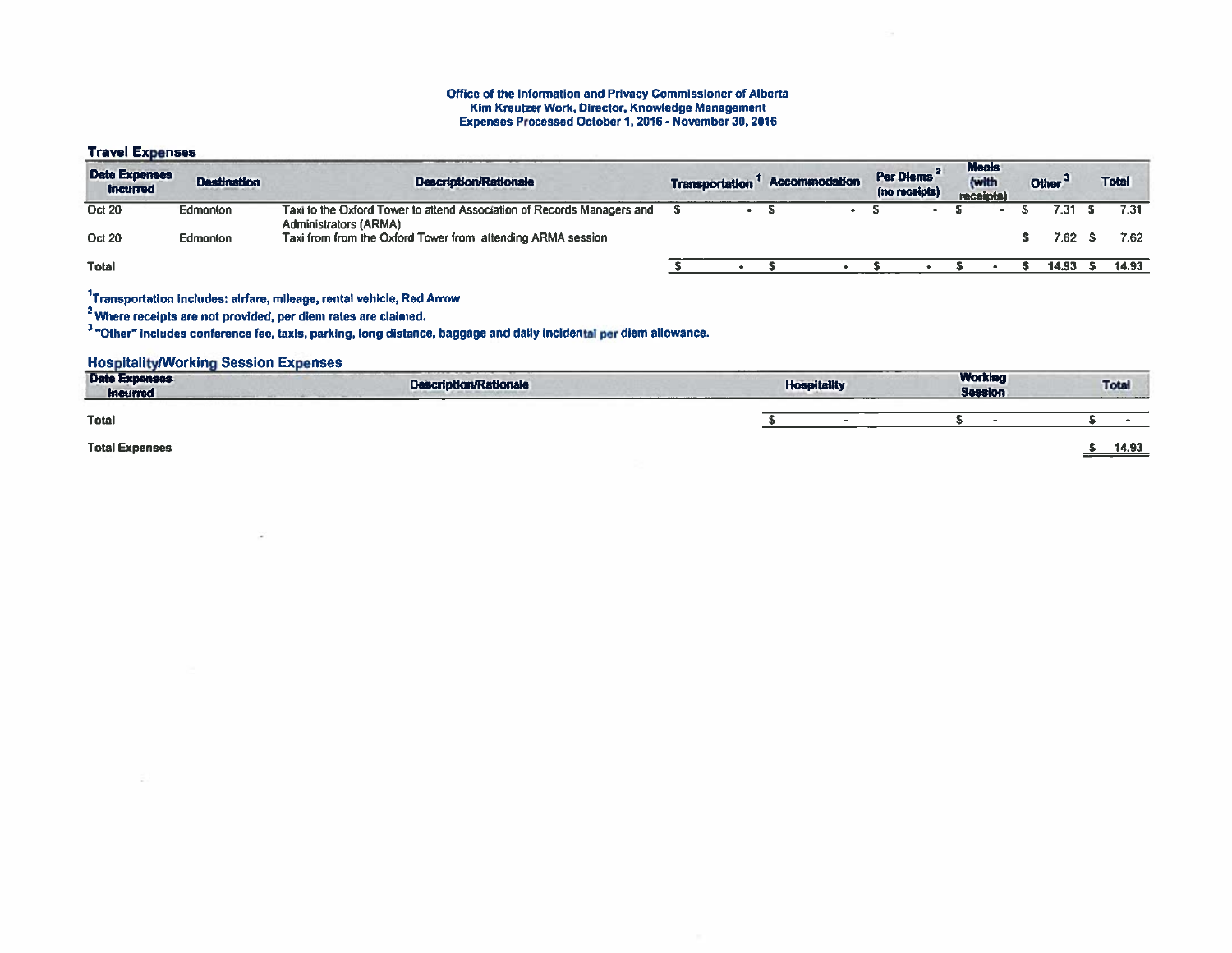Date  $(0/20)$  6 Amount  $760$ From Oxford Tower *nthie* To,  $To_$ Car# Driver 780.425.2525 780.425.8310 www.co-optaxi.com

Rembusse

avanded ARM A Session 7.60 Cost<br>7.39 Less es T-<br>7.31  $\label{eq:1} \frac{e_{\infty}^{n+1}}{n} = \frac{e_{n+1}}{n} \log \frac{1}{n+1}$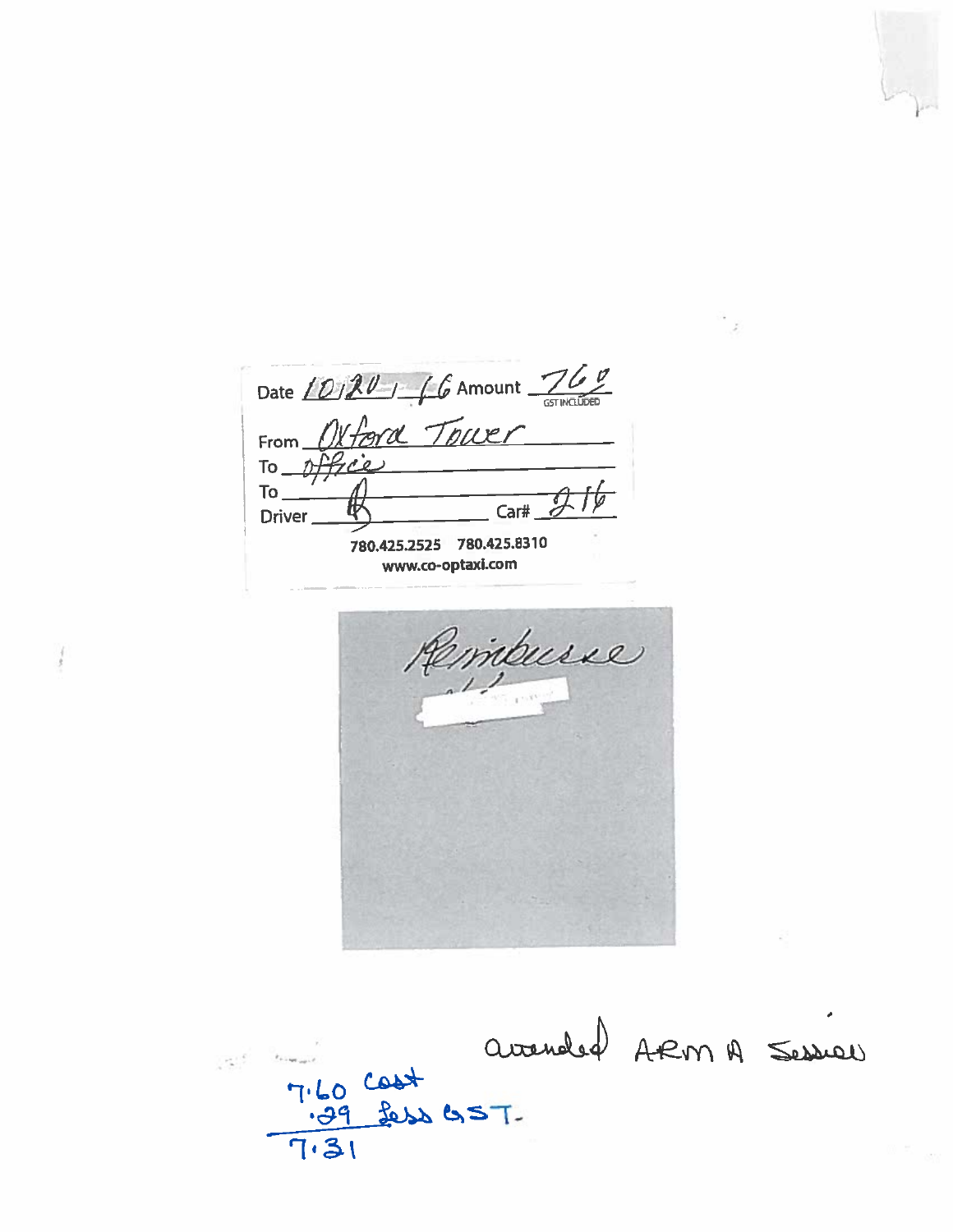| OFFICE OF THE INFORMATION & PRIVACY COMMINO.<br>  ACC<br>ID. | 33661181<br>IL.                  | TIME            |                                                   |   |                        | n<br>Hilling<br>Hilling |         |
|--------------------------------------------------------------|----------------------------------|-----------------|---------------------------------------------------|---|------------------------|-------------------------|---------|
| <b>CUENT</b><br><b>DATA</b>                                  | <b>NOTE</b>                      | Н.              | н<br>M                                            | M | <b>AM</b><br><b>PM</b> |                         |         |
| FROM Office                                                  | ARMA<br>$385510M -$              | <b>FARE</b>     |                                                   |   |                        |                         |         |
| To Oxford Tower                                              | KiM, David,                      |                 |                                                   |   |                        | N HIELD                 |         |
| <b>CUST@Piginal Signed by Emphonics</b>                      | IŃO.                             | <b>GRATUITY</b> |                                                   |   |                        |                         | $-7711$ |
| GST<br>NO.                                                   | UNIT<br>NO.                      | <b>TOTAL</b>    |                                                   |   |                        | E                       |         |
|                                                              | æ<br>EDMONTON TAXI SERVICE GROUP |                 | <b>IMPORTANT: PLEASE PRINT INSIDE BLACK BOXES</b> |   |                        |                         |         |

avended :<br>ARMA Sessido.

 $8.00$ <br> $-38$  feb  $054$ <br> $7.62$ 

 $\hat{\mathbf{r}}$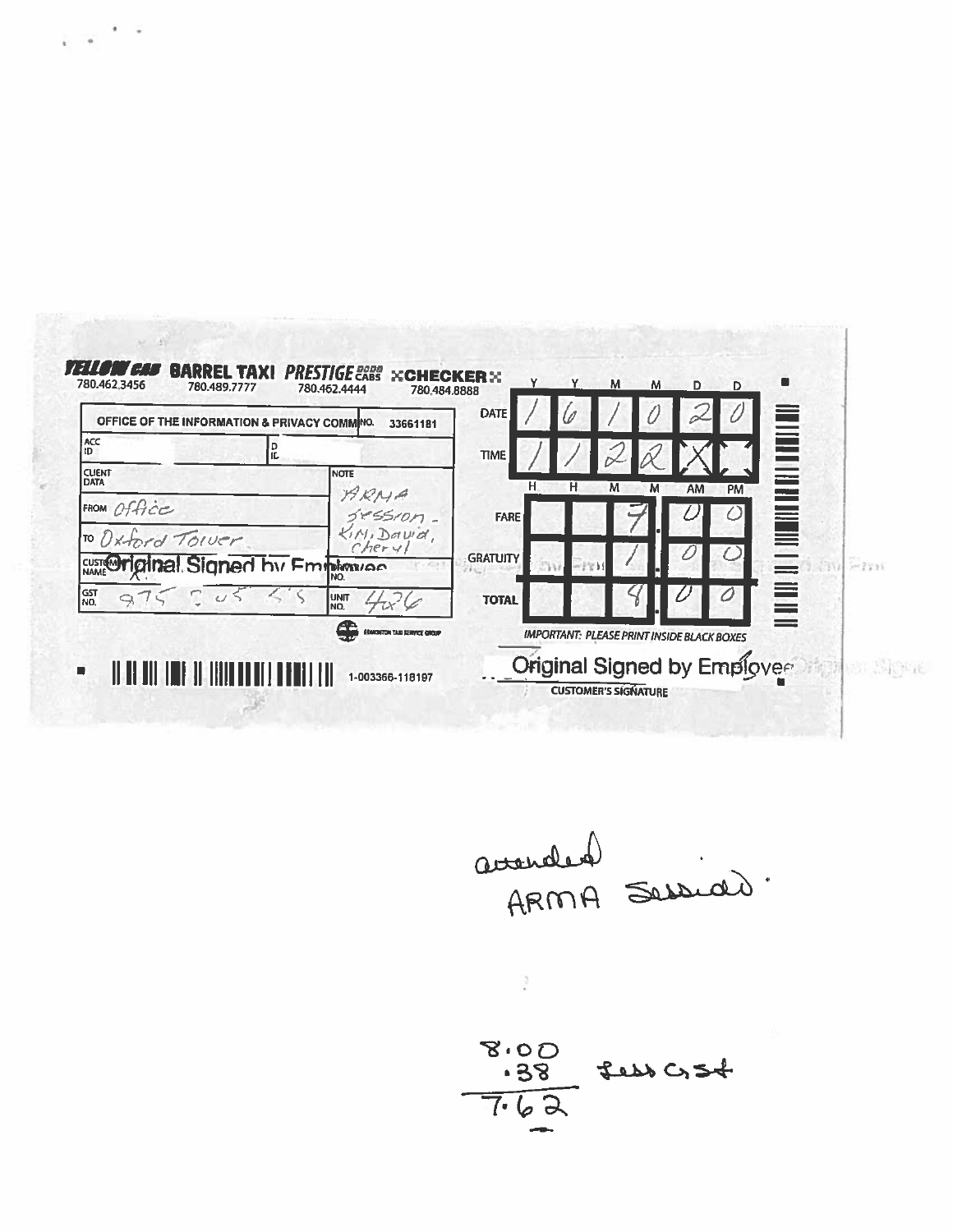#### Office of the Information and Privacy Commissioner of Albert Kim Kreutzer Work, Director, Knowledge Management Expenses Processed February I, 2017- March 31, 2017

## Travel Expenses

| <b>Date Expenses</b><br><b>Incurred</b>     | <b>Destination</b> | <b>Description/Rationale</b>                                                                                                                                                                                                                                                       | <b>Transportation</b>    | Accommodation      | Per Diems<br>(no receipts) | <b>Meals</b><br>(with<br>receipts) | Other <sup>3</sup> | <b>Total</b> |
|---------------------------------------------|--------------------|------------------------------------------------------------------------------------------------------------------------------------------------------------------------------------------------------------------------------------------------------------------------------------|--------------------------|--------------------|----------------------------|------------------------------------|--------------------|--------------|
| Feb 3                                       | Edmonton, AB       | Taxi-attended Status of Women and Cybera Demonstration                                                                                                                                                                                                                             | $\overline{\phantom{0}}$ |                    |                            |                                    | 8.48               | 8.48         |
| <b>Total</b>                                |                    |                                                                                                                                                                                                                                                                                    |                          |                    |                            |                                    | 8.48               | 8.48         |
| <b>Hospitality/Working Session Expenses</b> |                    | Transportation includes: airfare, mileage, rental vehicle, Red Arrow<br><sup>2</sup> Where receipts are not provided, per diem rates are claimed.<br><sup>3</sup> "Other" includes conference fee, taxis, parking, long distance, baggage and daily incidental per diem allowance. |                          |                    |                            |                                    |                    |              |
| <b>Date Expenses</b><br><b>Incurred</b>     |                    | <b>Description/Rationale</b>                                                                                                                                                                                                                                                       |                          | <b>Hospitality</b> |                            | <b>Working</b><br><b>Session</b>   |                    | Total        |
| <b>Total</b>                                |                    |                                                                                                                                                                                                                                                                                    |                          |                    |                            |                                    |                    |              |
| <b>Total Expenses</b>                       |                    |                                                                                                                                                                                                                                                                                    |                          |                    |                            |                                    |                    | R AR         |